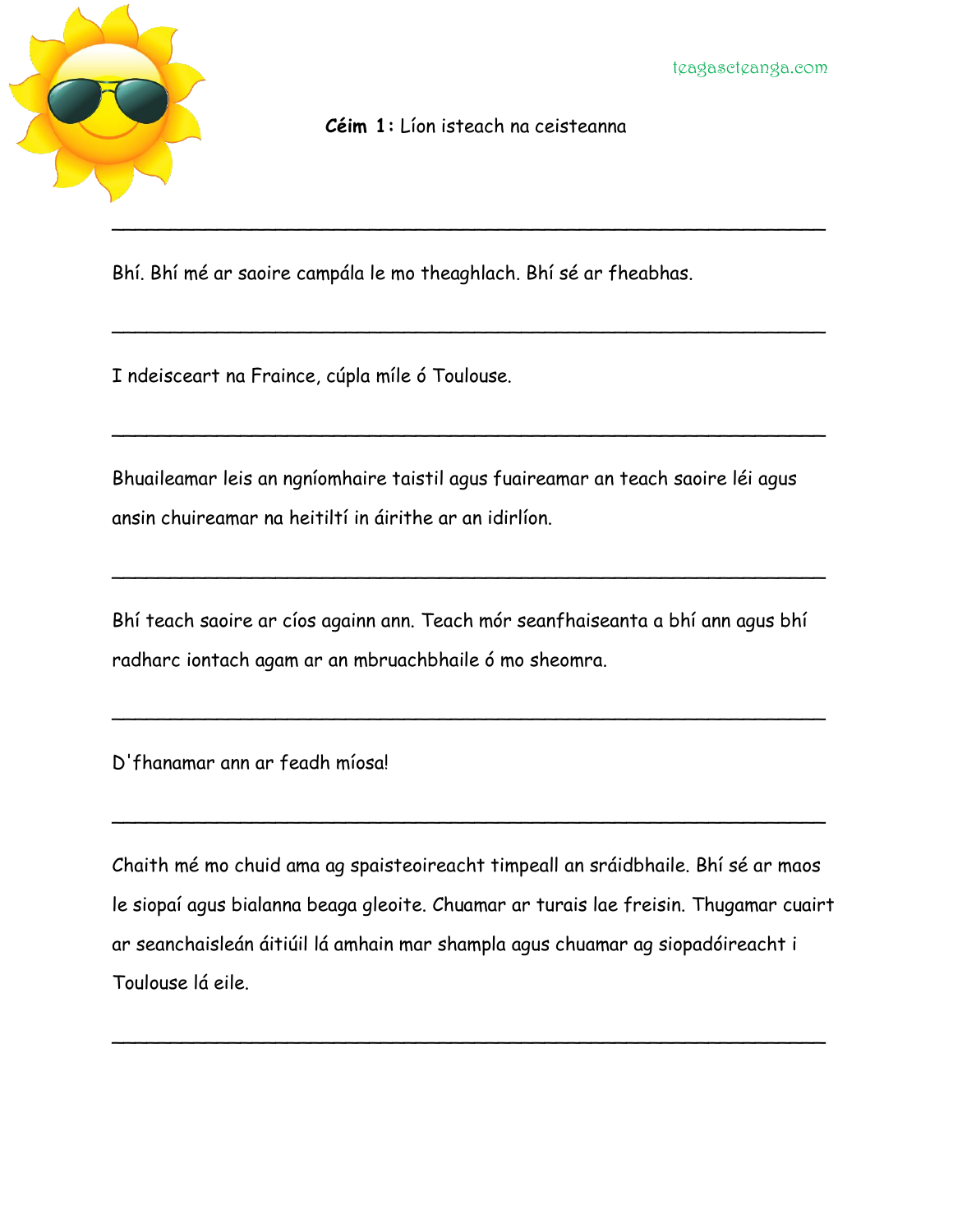Bhí sé an-bhlasta agus saor chomh maith. Bhíomar ábalta ithe i mbialanna beagnach gach lá agus bhí na béilí thar cionn. Níos fearr ná McDonalds ar aon nós agus níos saoire freisin, creid nó ná creid!

Cinnte! Bhuail mé le neart cairde nua. Tá na daoine ann níos gealgháirí ná muintir na hÉireann caithfidh mé a rá. Réitigh mé go hiontach leo.

 $\sim$  . The contract of the contract of the contract of the contract of the contract of the contract of the contract of

 $\sim$  . The contract of the contract of the contract of the contract of the contract of the contract of the contract of

Lig mé mo scíth gach oíche. Níor mhian liom dul amach san oíche mar bhí mé ann le mo chlann. Ar an oíche dheireanach chuamar go dtí teach tábhairne ach ní raibh cead agam ach deoch amháin a fháil ar an drochuair.

 $\sim$  . The contract of the contract of the contract of the contract of the contract of the contract of the contract of

Bhí áiseanna maithe ann. Mar a dúirt mé cheana, bhí an sráidbhaile plódaithe le bialanna agus siopaí beaga. Bhí galfchúrsa in aice láimhe freisin agus tá an-suim agam sa ghalf. Bhuaigh mé a lán cluichí ann.

Bhí sé beagán róthe chun an fhírinne a rá! Shroich an teocht daichead gcéim san iarnóin; bhí an ghrian ag spalpadh anuas orainn gach lá agus chuir sé tuirse an domhain orm. Ní féidir brath ar an aimsir in Éirinn ar ndóigh ach ar a laghad ní bheidh tú marbh ag an teas. Beag an baol!

 $\sim$  . The contract of the contract of the contract of the contract of the contract of the contract of the contract of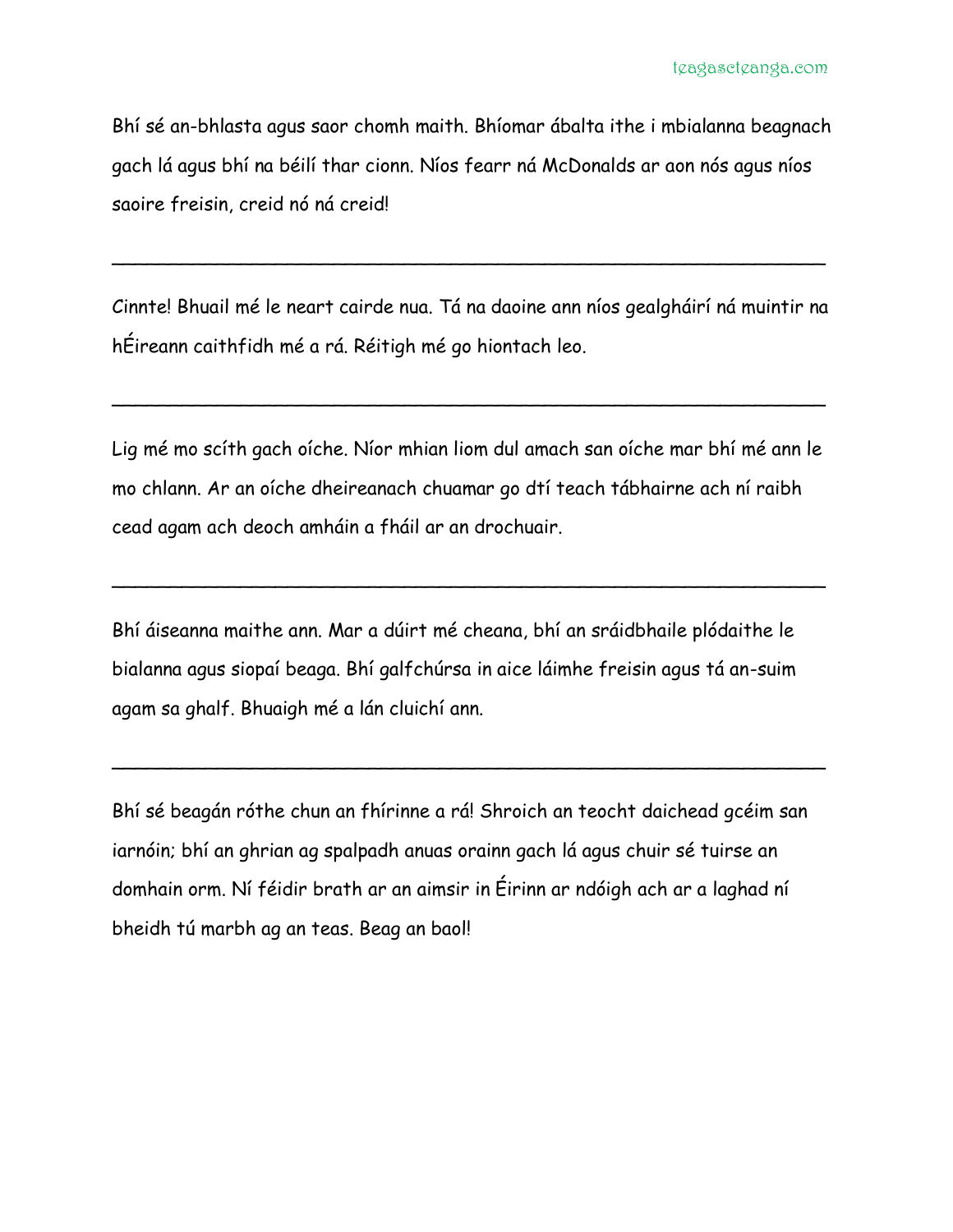Laethanta Saoire

Ainmfhocal Uatha sa Tuiseal Ginideach

coicís ~ ar feadh \_\_\_\_\_\_\_\_\_\_\_\_\_\_\_\_

- mí ~ ar feadh \_\_\_\_\_\_\_\_\_\_\_\_\_\_\_\_
- an tír ~ in iarthar \_\_\_\_ \_\_\_\_\_\_\_\_\_\_\_\_\_
- an Fhrainc  $\sim$  i dtuaisceart \_\_\_\_\_\_ \_\_\_\_\_\_\_\_\_\_\_\_\_\_\_\_
- an Spáinn ~ i ndeisceart \_\_\_\_\_ \_\_\_\_\_\_\_\_\_\_\_\_\_\_\_
- an Eorap ~ in oirthear \_\_\_\_\_ \_\_\_\_\_\_\_\_\_\_\_\_\_\_\_\_
- an chathair ~ ar imeall \_\_\_\_\_ \_\_\_\_\_\_\_\_\_\_\_\_\_\_\_\_
- an baile ~ i lár \_\_\_\_\_ \_\_\_\_\_\_\_\_\_\_\_\_\_\_\_
- an áit ~ muintir \_\_\_\_\_ \_\_\_\_\_\_\_\_\_\_\_\_\_\_
- Éire ~ muintir \_\_\_\_\_ \_\_\_\_\_\_\_\_\_\_\_\_\_\_\_\_\_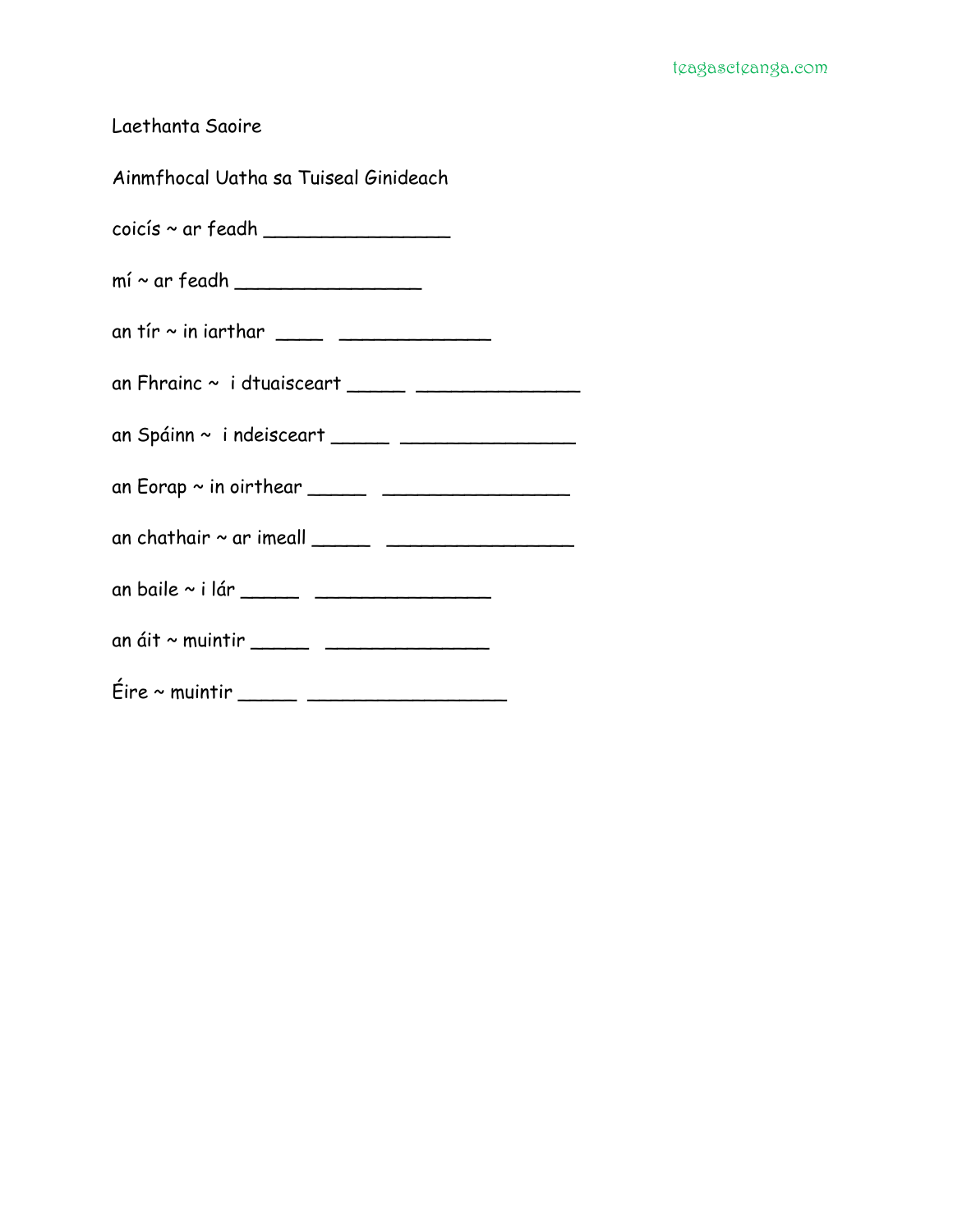## Ceisteanna

- 1. An raibh tú ar laethanta saoire anuraidh?
- 2. An raibh tú riamh thar lear?
- 3. An raibh tú ar mhalartú scoile / ar scéim malairte riamh?
- 4. An ndeachaigh tú ar chúrsa Gaeltachta riamh?
- 5. Inis dom faoi! Abair liom faoi!
- 6. Cá ndeachaigh tú?
- 7. Conas a bhfuair tú na ticéid? / Conas a chuir tú an saoire in áirithe?
- 8. An ndeachaigh tú ar long / ar eitleán / ar bhád / ar thraein?
- 9. Cá fhad a bhí tú ann? / Cá fhad ar fhan tú ann?
- 10. Conas a chaith tú do chuid ama?
- 11. An raibh na háiseanna go maith?
- 12. Cad a rinne tú san oíche?
- 13. An ndearna tú cairdeas nua ar an tsaoire?
- 14. Cad a cheapann tú faoi mhuintir na háite?
- 15. Conas a bhí an aimsir ann?

Bhí mé, cinnte! Go deimhin. Anuraidh, bhí mé sa Spáinn ar feadh coicíse le mo chlann. D'fhanamar in óstán beag seanfhaiseanta i sráidbhaile cúpla míle lasmuigh de Malaga i ndeisceart na tíre. B'áit álainn í. Bhí na radhairc dochreidte; bhí sé ar an gcósta in áit iargúlta lán le tránna gainmheacha. Chaitheamar ár gcuid ama ag spaisteoireacht nó ag sú na gréine ar an trá. Bhí an ghrian ag spalpadh anuas orainn Bhí mé ábalta mo scíth a ligean agus bhain mé an-taitneamh as.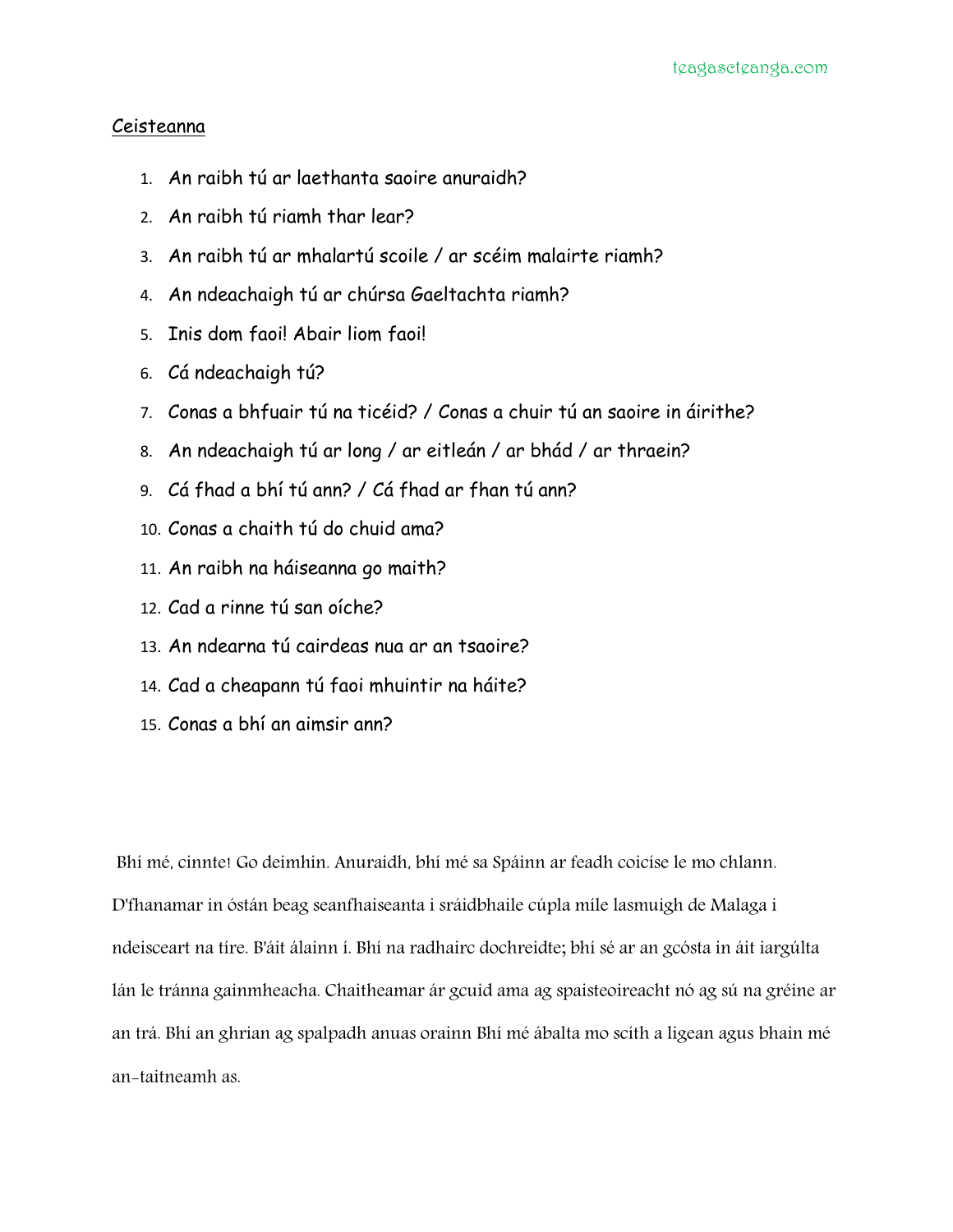## **Cad iad na difríochtaí idir an tír sin agus Éire?**

| * Céimeanna comparáide na hAidiachtaí    |
|------------------------------------------|
| $te - nios$                              |
| $fuar - nios$                            |
|                                          |
|                                          |
| cairdiúil - níos _______________________ |
|                                          |
| dathúil - níos ____________________      |
| blasta - níos _____________________      |
| suimiúil - níos ________________________ |
|                                          |
| aisteach - níos ______________________   |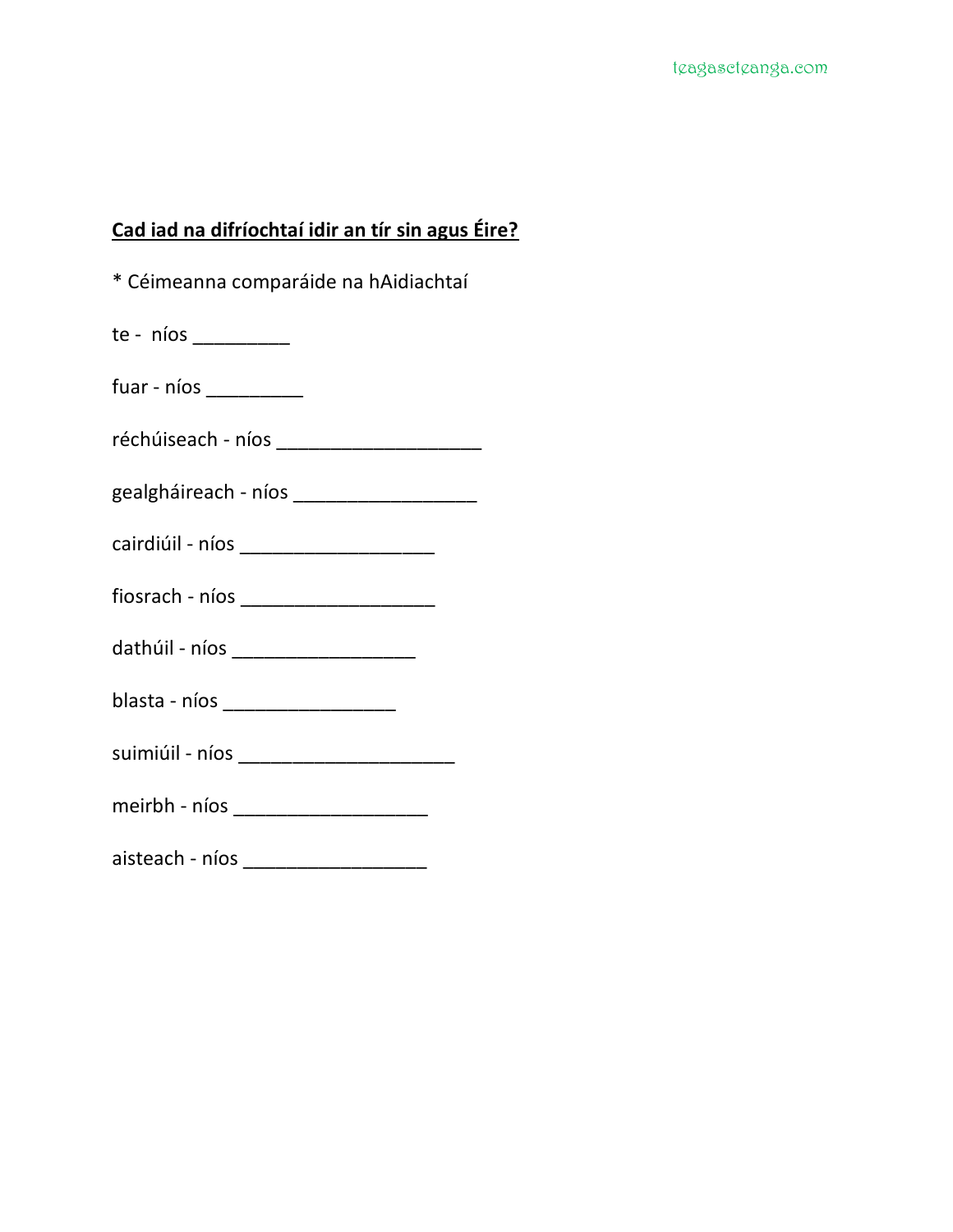## Sracfhéachaint siar - Laethanta Saoire

- $\sin a$ <sub>--</sub>  $\sin a$  --- nearby
- na h<sub>\_\_\_i</sub> i \_tí the flights
- Chuir sé an bord i\_ \_ir \_ th \_ He booked the table
- ar  $m_{---}$  le steeped in
- $\mathsf{dit}\_\_\_\_\_\_$  local
- $q_{---}$  i  $_{---}$  lovely
- $b_{--}$ g $_{---}$  almost
- i \_ d \_ \_ \_ c \_ \_ r \_ na Spáinne In the south of Spain
- $g_{-}$  =  $-$  m  $-$  a  $-$  taistil travel agent
- $s$  \_ \_ \_ \_ b \_ \_ \_ \_ \_ village
- $r$  aon n  $r$  anyway
- níos  $g_{---}$ gh  $---$  more cheerful
- $a_{-}$   $f_{-}$   $d_{-}$   $m_{-}$   $a$  for a month
- L\_ mé mo s\_í \_ h I relaxed
- $m_{-}$   $_{---}$   $_{---}$   $_{-}$  h  $E_{---}$   $_{---}$  the people of Ireland